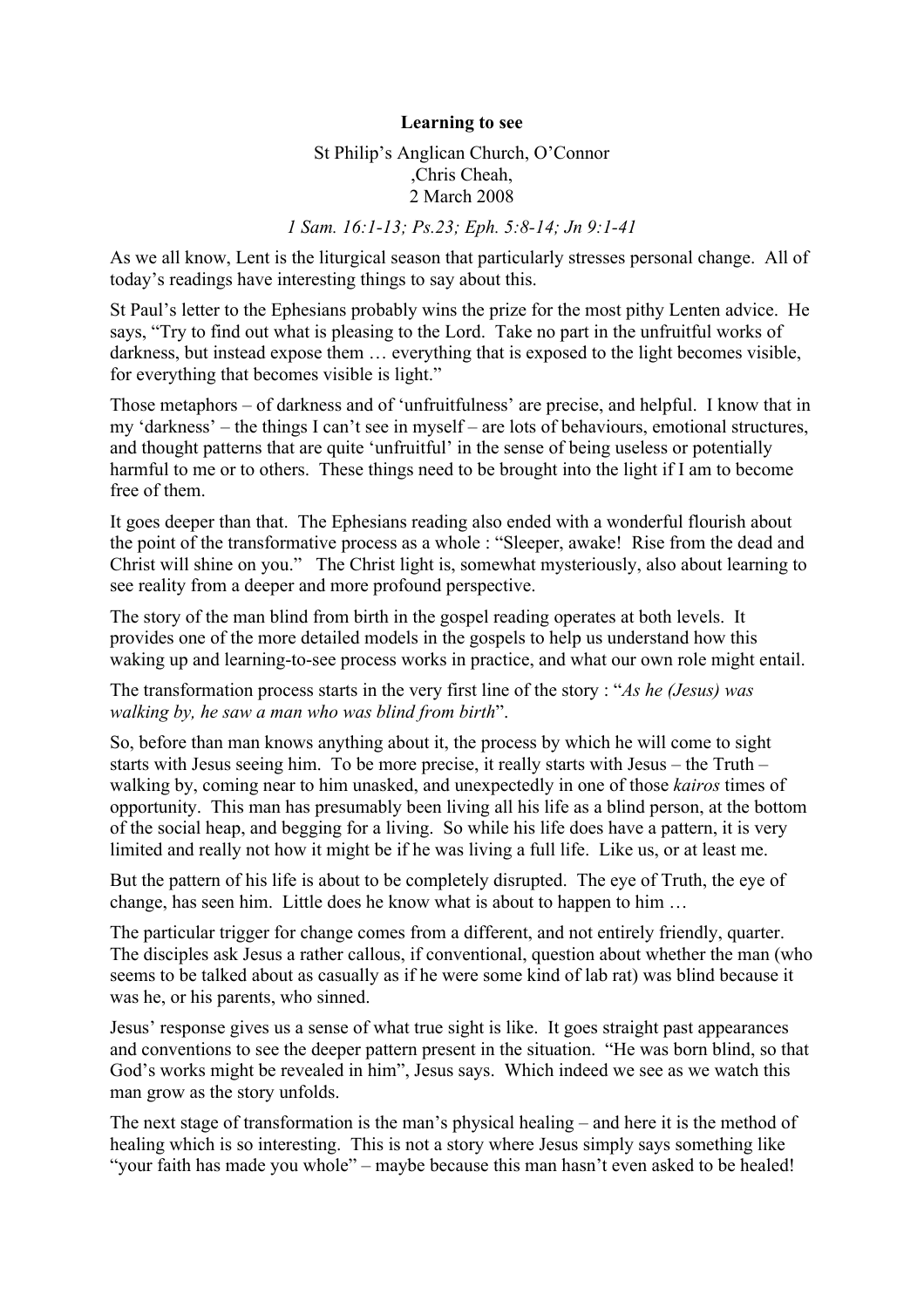Rather, Jesus does a strange almost folk healer-ish ritual in which he spits on the ground, rubs it into the dirt, and smears the man's eyes with the mud.

This is a powerful image that probably needs to sit and speak for itself, as the image is more powerful than any words are likely to be. But two little factoids might help.

First, where today's NRSV translation says he made mud with the spit and the earth, the primary meaning of the original Greek word *pelos* is 'clay' – potter's clay ...

And *epichrio*, the word the NRSV translated as "spreading on" (his eyes), is the normal word for "to anoint on". In fact, the "*chrio*" part of *epichrio* shares the same root as "Christ" – the Anointed One.

So, the blind man's transformation is initiated by his being anointed by The Anointed One himself, who combines the water element from his own body, with the earth element from which all humans come. And this is all done very tenderly by touching the man's poor blind eyes. It's all quite sacramental, isn't it?

The idea that a transformed life should start with an anointing of course also resonates with our Old Testament reading about Samuel coming to anoint David. Similarly, Samuel also arrives unexpectedly, and then goes straight past all the normal suspects to find an outsider – the absent youngest who is God's chosen this time around. In fact, the Old Testament reading wins the prize for the best by-line for today's readings as a whole, which was "the Lord does not see as mortals see: they look on the outward appearance, but the Lord looks on the heart."

After he is anointed the blind man is told to bathe in the pool of Siloam. There is an echo here of Jesus' words to Nicodemus that we heard two weeks ago : "no-one can enter the Kingdom of God without being born of the water and Spirit".

John underlines in the text that 'Siloam' means 'sent'. There are at least two layers of symbolism here. The most obvious is that the man is washing in the waters of that which is sent – of course Jesus was sent. The second more interesting layer is that the man himself was sent by Jesus to the pool, and once he comes out, he is not only healed, but he has also joined the ranks of the sent himself. Jesus' role is in part to proclaim the message of salvation to the world. As we shall see, the blind man soon finds himself doing this too whether or not he liked it or realised this would happen.

The next really important transformation-related event that happens is something that is not even stated directly in the text. And that is that Jesus disappears. For the vast bulk of this story, the man is apparently on his own. Jesus only reappears right at the end to ask him some rather deep questions.

Given what happens to the man, this is maybe a little disconcerting. But it is also reassuring that apparent absences may indeed be part and parcel of one of the patterns of transformation. Maybe having been given a very powerful healing and anointing the man has also been given the inner resources to cope and to grow?

He certainly has to do this, and fairly quickly, because pretty much the next thing that happens to him is that no-one recognises him and he finds he can't really go home. His healing and changed nature has suddenly blown his old patterns and life structures apart. It turns out that people aren't really happy for him – they are suspicious. Anyone who has experienced a completely new way of seeing life, and starts to show this by their behaviour, may well find themselves in a similar boat.

And as the neighbours argue among themselves about what has happened to him (rather than ask him) – which again I reckon is exactly what happens – he repeatedly makes the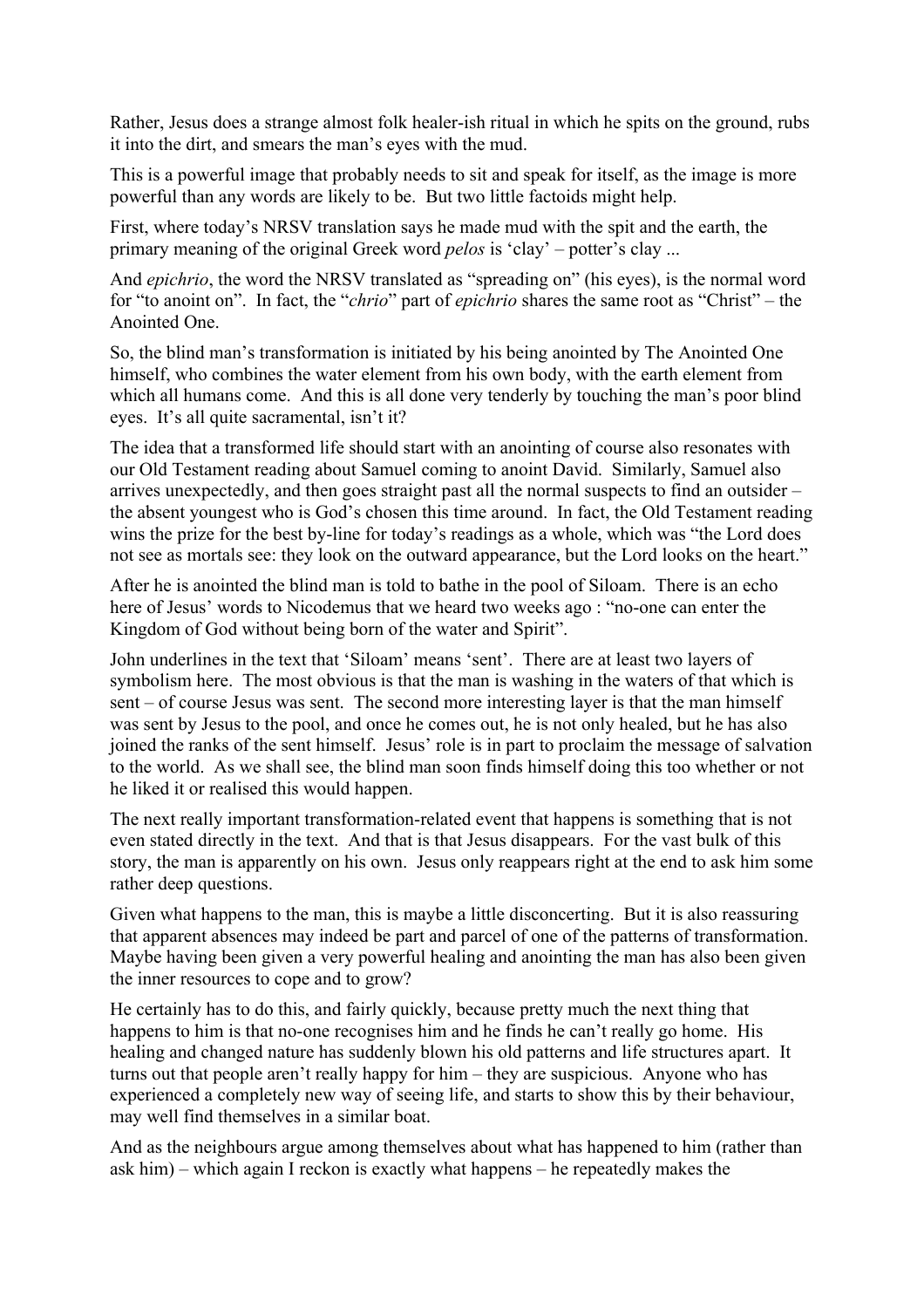exclamation "I am the man". I don't know about you, but for me that almost sounds like the sort of thing you might expect Jesus to say. There is a resonance of the trade mark "I am", for example, maybe combined with Pilate's famous *ecce homo* "behold the man" comment at Jesus' trial.

Speaking of trials, guess what, the next thing that happens to this guy is that he finds himself on trial. Two trials in fact. Now … let me see, who else in the gospels has two trials instigated by the pharisees? This formerly blind man's experiences are starting to have some very interesting resonances …

It's interesting to see how the blind man responds. At first he seems understandably disorientated, and on the back foot. He genuinely doesn't know how he has acquired his newfound sight. So when quizzed by other people with other agendas he simply tells his story – no fancy words or theological speculation.

There are some lessons in this for us. Maybe we shouldn't expect to understand everything straight away. And maybe it is entirely appropriate for us to simply talk about what we know rather than try and invent explanations for things we don't, and to grow as far as we are able. In his second trial the formerly blind man prefaces his response with the modest statement, "one thing I know" – and it is interesting just how effective that is when it is referring to something real. He had had an experience that opened his eyes. He didn't claim to know what it meant, or the theological niceties. What he did show was consistent honesty, authenticity, and the courage of his convictions, even if it meant unjust punishment.

And maybe a deeper lesson is that the all the grilling of him, while ill-intended and unpleasant, is actually helpful to the man, spiritually speaking. Being grilled by the pharisees teaches him to see new things he couldn't before – including how the world really works! As he tells and then retells his story he makes connections he hadn't made before. For example, it's the pharisees who ask him what he thinks about the man who opened his eyes. Maybe he hadn't thought about that up until that point.

And that also points to the value of talking about faith matters. Perhaps we shouldn't be that worried about whether we are 'converting' other people. The formerly blind man didn't convert anyone by his testimony, despite its clear concrete manifestation. Talking about faith matters may be hard, but it is generally a growing experience for us – as I am sure that people in the home groups will attest.

My favourite line in the whole chapter, comes at the beginning of the second trial. After finding out the facts (which they now know, and they know are clearly against them) the pharisees have summoned the man back. They start off by asking him to "Give glory to God …" by getting him to incriminate Jesus. It's directly ironic because the pharisees are asking the man to lie, and to dob someone in unjustly, and are shamelessly suggesting this is a way to give glory to God (!)

But it is doubly ironic because the man does in fact give glory to God – by sticking to his story, even though he know what the consequences will be – excommunication from the community – and indeed grows in confidence during his interrogation.

So, during this unexpected and fairly nasty trial, this man from the bottom of the social heap finds his voice and upstages the pharisees. Without overstepping his own knowledge or making anything up, it is he who ends up with the inner authority that they cannot match. The man who had bathed in the pool called 'sent', even gets to ask the pharisees whether they wish to become Jesus' disciples!

They, of course, are forced to respond in the way that people in power always respond – by a